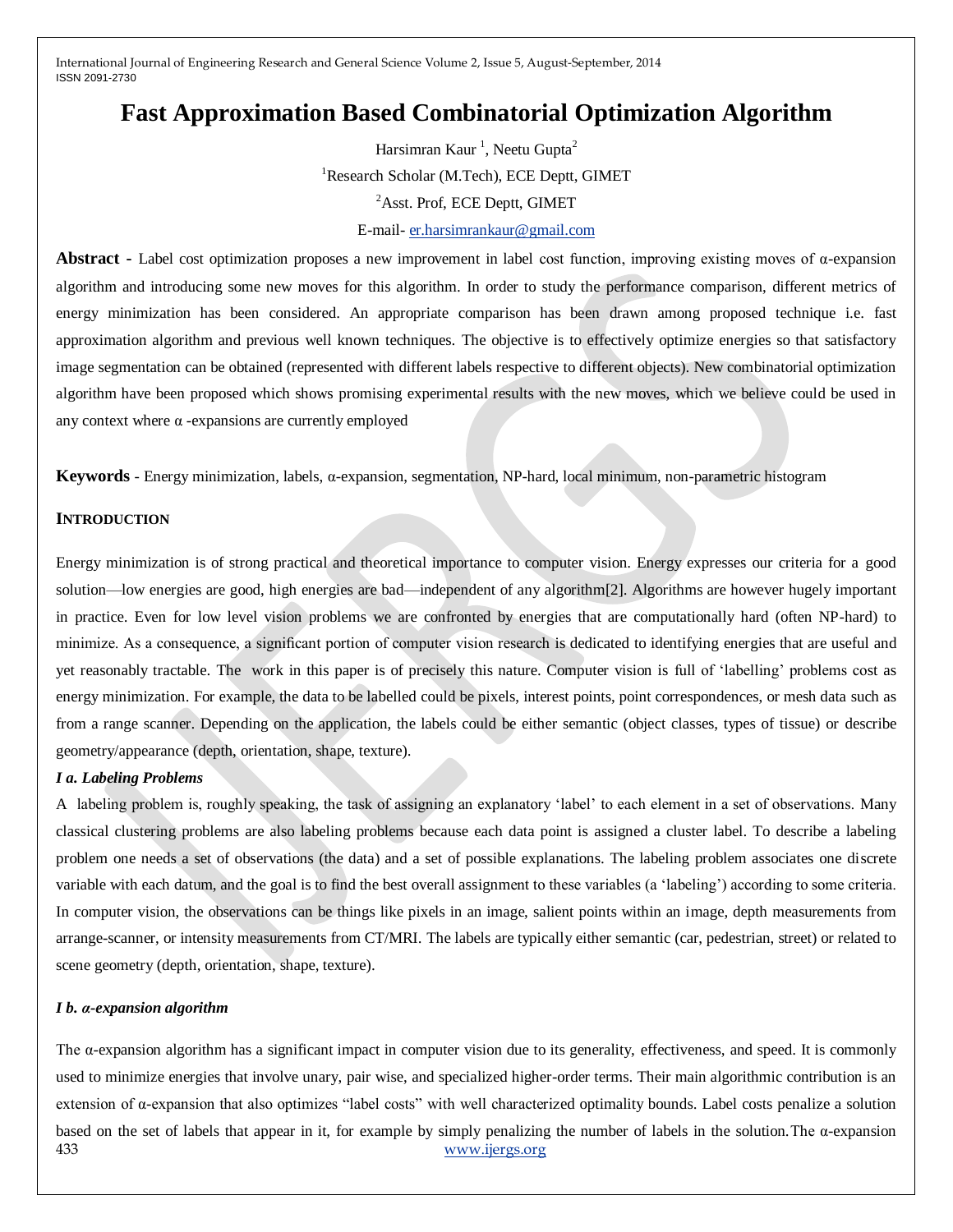algorithm performs local search using a powerful class of 'moves'. Given an initial labeling  $\hat{f}$  and some particular label  $\alpha \in L$ , an  $\alpha$ expansion move gives each variable the following binary choice: either keep the current label  $\hat{f}$ p, or switch to label  $\alpha$ . Let M $\alpha(\hat{f})$ denote the set of all moves (labelings) that can be generated this way, in other words  $\text{Ma}(f) = \{f : fp \in \{p\} \cup \{a\}\}.$ 

All variables are simultaneously allowed to keep their current label or to switch, so there are an exponential number of possible moves. For each choice of  $\alpha$  we must efficiently find the best possible move. In practice, this sub-problem is solved by casting it as a graph cut (Greig et al., 1989) and using combinatorial algorithms to compute the optimal binary configuration (e.g. Goldberg and Tarjan, 1988; Boykovand Kolmogorov, 2004; Strandmark and Kahl, 2010). Because a graph cut finds the best move from an exponential number of possibilities, the α-expansion algorithm is a very large-scale neighbourhood search (VLSN) technique (Ahuja et al., 2002) and is very competitive in practice (Szeliski et al., 2006).

With respect to some current labelling f, the full set of possible expansion moves is M  $(\hat{f}) = U$   $\alpha \in L$  M $\alpha(\hat{f})$ . The  $\alpha$ -expansion algorithm simply performs local search over the full search neighbourhood M  $(f)$ . Perhaps surprisingly, local search with expansion moves will terminate with a labelling  $\hat{f}$  that is within a constant factor from the globally optimal labelling f\*.

#### *I c. Different Energy Minimization Algorithms*

*I c.1.Iterated conditional modes (ICM)* — iterated conditional modes [1] uses a deterministic "greedy" strategy to find a local minimum. It starts with an estimate of the labeling, and then for each pixel it chooses the label giving the largest decrease of the energy function [12]. This process is repeated until convergence, which is guaranteed to occur, and in practice is very rapid. Unfortunately, the results are extremely sensitive to the initial estimate, especially in high-dimensional spaces with non-convex energies (such as arise in vision) due to the huge number of local minima. ICM is assign each pixel the label with the lowest data cost. This resulted in significantly better performance.

*I c.2.Graph cuts* —The two most popular graph cuts algorithms [4], called the *swap move* algorithm and the *expansion move*  algorithm, were introduced [7]. These algorithms rapidly compute a strong local minimum, in the sense that no "permitted move" will produce a labelling with lower energy. For a pair of labels *α, β*, a swap move takes some subset of the pixels currently given the label *α* and assigns them the label *β*, and vice-versa. The swap move algorithm finds a local minimum such that there is no swap move, for any pair of labels *α*, *β* that will produce a lower energy labelling. Analogously, we define an expansion move for a label *α* to increase the set of pixels that are given this label. The expansion move algorithm finds a local minimum such that no expansion move, for any label *α*, yields a labelling with lower energy. The criteria for a local minimum with respect to expansion moves (swap moves) are so strong that there are many fewer minima in high dimensional spaces compared to standard moves. In the original work of [7] the swap move algorithm was shown to be applicable to any energy where *Vpq* is a semi-metric, and the expansion move algorithm to any energy where *Vpq* is a metric. The results of [9] imply that the expansion move algorithm can be used if for all labels *α*,*β*,and *γ*, *Vpq*(*α,*   $\alpha$ ) + Vpq( $\beta$ ,  $\gamma$ )  $\leq$  Vpq( $\alpha$ ,  $\gamma$ ) + Vpq( $\beta$ , $\alpha$ ). The swap move algorithm can be used if for all labels  $\alpha$ ,  $\beta$  Vpq( $\alpha$ ,  $\alpha$ ) + Vpq( $\beta$ ,  $\beta$ )  $\leq$  Vpq( $\alpha$ ,  $\beta$ ) + *Vpq*(*β,α*). (This constraint comes from the notion of regular, i.e. submodular, binary energy functions, which are closely related to graph cuts.) If the energy does not obey these constraints, graph cut algorithms can still be applied by "truncating" the violating terms [11]. In this case, however, we are no longer guaranteed to find the optimal labeling with respect to swap (or expansion) moves. In practice, the performance of this version seems to work well when only relatively few terms need to be truncated.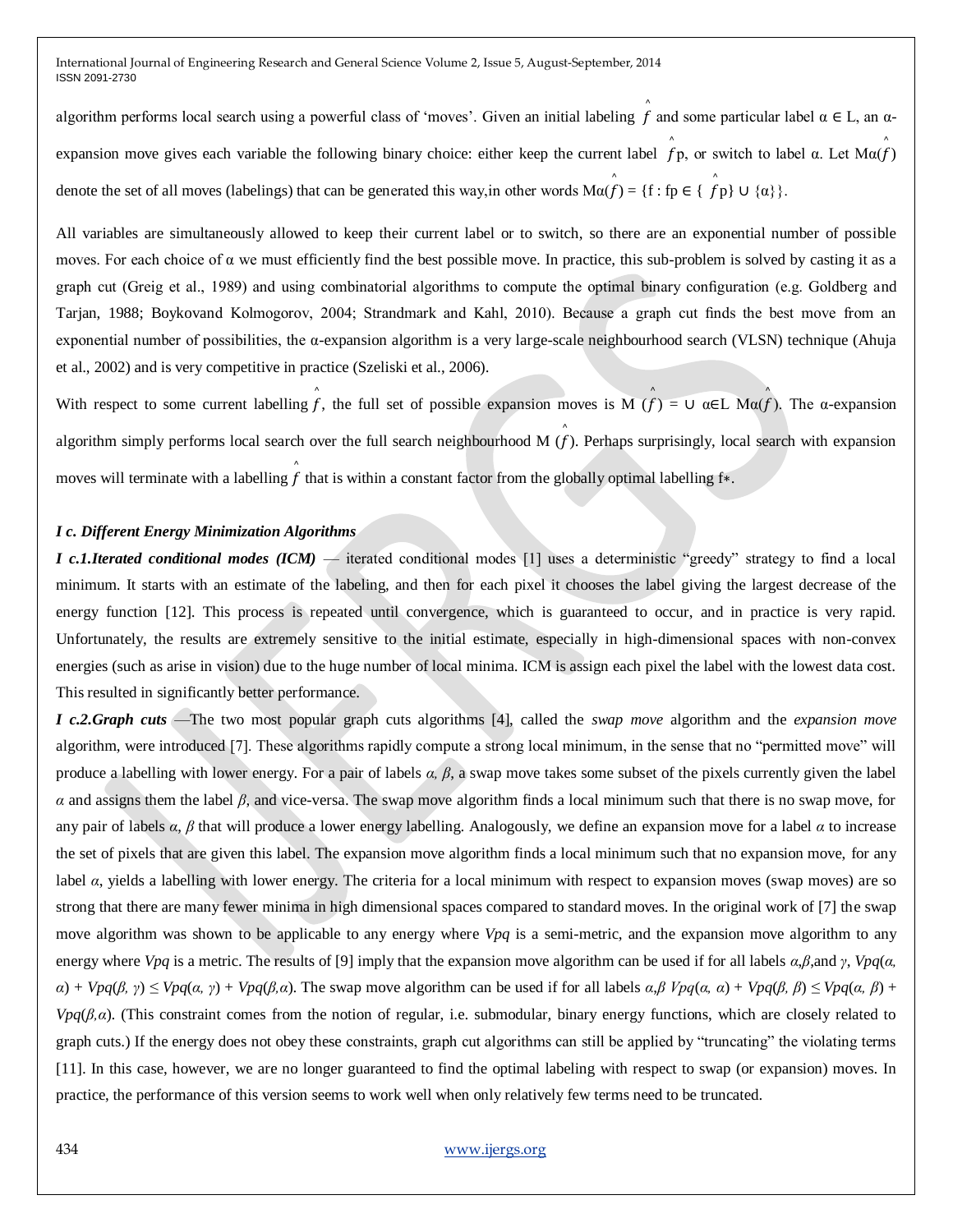*I c.3.Max-product loopy belief propagation (LBP)* — To evaluate the performance of LBP, we implemented the max-product LBP version, which is designed to find the lowest energy solution. The other main variant of LBP, the sum-product algorithm, does not directly search for a minimum energy solution, but instead computes the marginal probability distribution of each node in the graph. The belief propagation algorithm was originally designed for graphs without cycles [13], in which case it produces the exact result for our energy. However, there is nothing in the formulation of BP that prevents it from being tried on graphs with loops. In general, LPB is not guaranteed to converge, and may go into an infinite loop switching between two labeling. Felzenszwalb and Huttenlocher [2] present a number of ways to speed up the basic algorithm. In particular, LBP implementation uses the distance transform method described in [2], which significantly reduces the running time of the algorithm.

*I c.4.Tree-reweighted message passing (TRW)—*Tree-reweighted message passing[13] is a message-passing algorithm similar, on the surface, to LBP. An interesting feature of the TRW algorithm is that it computes a lower bound on the energy. The original TRW algorithm does not necessarily converge, and does not, in fact, guarantee that the lower bound always increases with time. In a research paper an improved version of TRW was used, which is called sequential TRW, or TRW-S. In this version, the lower bound estimate is guaranteed not to decrease, which results in certain convergence properties. In TRW-S we first select an arbitrary pixel ordering function *S* (*p*). The messages are updated in order of increasing *S* (*p*) and at the next iteration in the reverse order. Trees are constrained to be chains that are monotonic with respect to *S* (*p*).

This Introduction covers the terminology and techniques used for the cost labeling approach. Thesis work will be focused around improvement in label cost function, improving existing moves of α-expansion algorithm and introducing some new moves for this algorithm. Some, new technique will be used in  $\alpha$ -expansion algorithm to optimize label cost function and utilize it for better results.

## **II. RELATED WORK**

Anton Osokin [5] In his paper Author describe the  $\alpha$ -expansion algorithm has had a significant impact in computer vision due to its generality, effectiveness, and speed. It is commonly used to minimize energies that involve unary, pair wise, and specialized higherorder terms. Their main algorithmic contribution is an extension of α-expansion that also optimizes "label costs" with well characterized optimality bounds. Label costs penalize a solution based on the set of labels that appear in it, for example by simply penalizing the number of labels in the solution. As energy has a natural interpretation as minimizing description length (MDL) and sheds light on classical algorithms like K-means and expectation-maximization (EM). Label costs are useful for multi-model fitting and he demonstrate several such applications: homography detection, motion segmentation, image segmentation and compression.

Lena Gorelick et al. [6] In this paper author describes computers vision is full of problems elegantly expressed in terms of energy minimization. They characterize a class of energies with hierarchical costs and propose a novel hierarchical fusion algorithm. Hierarchical costs are natural for modeling an array of difficult problems. They explain in example, that in semantic segmentation one could rule out unlikely object combinations using hierarchical context. In geometric model estimation, one could penalize the number of unique model families in a solution, not just the number of models—a kind of hierarchical MDL criterion. Hierarchical fusion uses the well-known α-expansion algorithm as a subroutine, and offers a much better approximation bound in important cases.

435 [www.ijergs.org](http://www.ijergs.org/) Yuri Boykov et al. [7] In this paper author address the problem of minimizing a large class of energy functions that occur in early vision. The major restriction is that the energy function's smoothness term must only involve pairs of pixels. He proposes two algorithms that use graph cuts to compute a local minimum even when very large moves are allowed. The first move he consider is an α-β swap: for a pair of labels α β; this move exchanges the labels between an arbitrary set of pixels labeled and another arbitrary set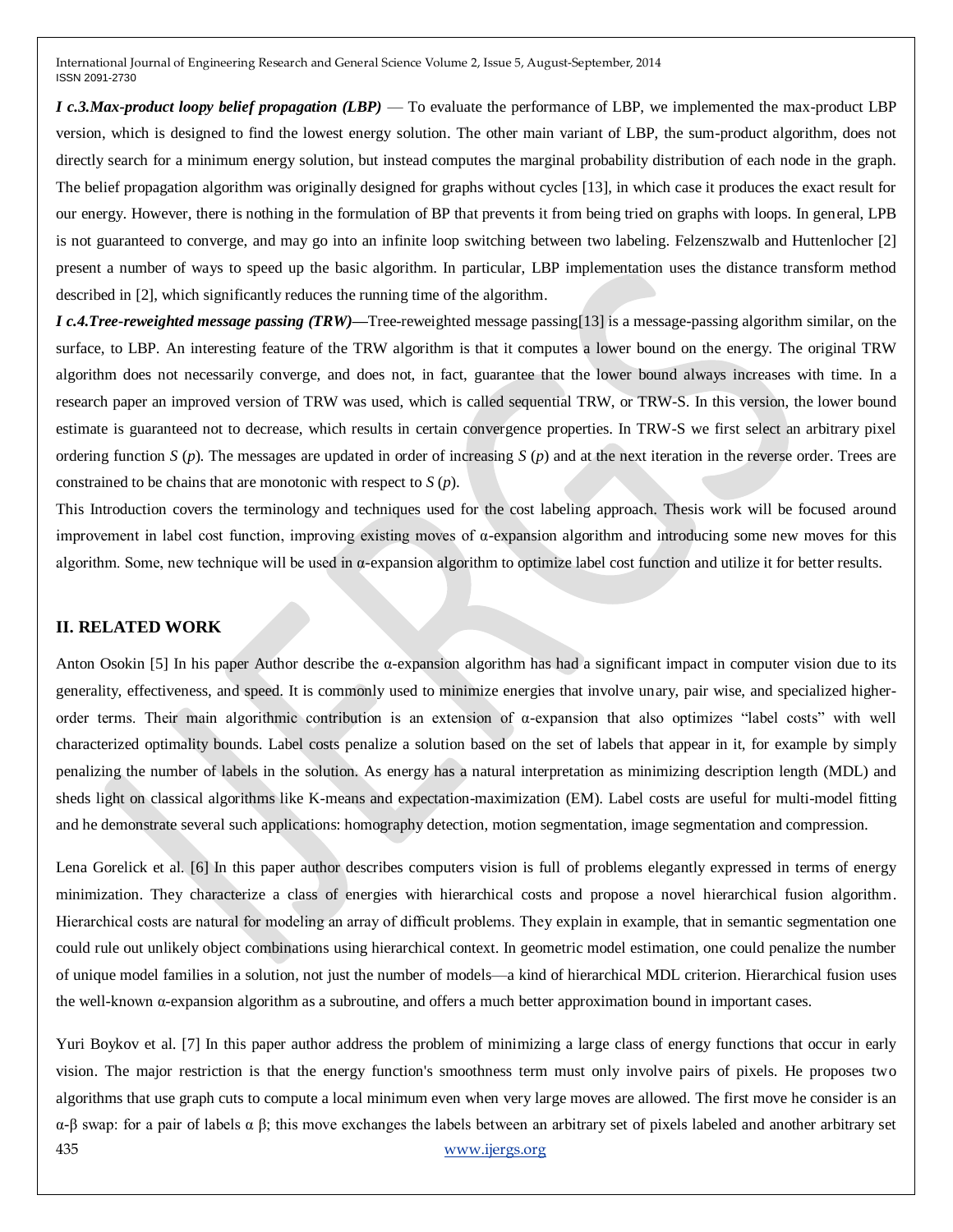labeled β. The first algorithm generates a labeling such that there is no swap move that decreases the energy. The second move he considered is a α-expansion: for a label α, this move assigns an arbitrary set of pixels the label α.The second algorithm, which requires the smoothness term to be a metric, generates a labeling such that there is no expansion move that decreases the energy. Moreover, this solution is within a known factor of the global minimum. He experimentally demonstrates the effectiveness of his approach on image restoration, stereo and motion.

# **III. PROBLEM DEFINITION**

Image can be segmented by assigning different labels (represented by different colors) to different objects. Label costs penalize a solution based on the set of labels that appear in it, for example by simply penalizing the number of labels in the solution. There should be sufficient number of labels; too many labels do not represent good segmentation as multiple labels may represent subpart of single object. On the other hand, in case of too less number of labels, a single label may represent multiple objects. Label cost can be associated with energy terms (combination of various energies associated with images e.g. Smoothing Energy, Bending Energy, Elastic energy etc.). Most labeling problems in computer vision and machine learning are ill-posed and in need of regularization, but the most useful regularization algorithms often make the problem NP-hard. The objective is to effectively optimize energies so that satisfactory image segmentation can be obtained (represented with different labels respective to different objects). In order to meet the objective, first task will be to define some label cost function in terms of energies. Unsupervised segmentation will be performed to assign labels by clustering simultaneously over pixels and color space using Gaussian Mixtures (for color images) and nonparametric histograms (for gray-scale images). Then based upon fast approximation based combinatorial optimization algorithm is implemented to minimize label cost function and redefine labels. α-expansion algorithm is already available for this purpose. This work focused around improvement in label cost function, and incorporating elastic energy for this algorithm.

# **IV. METHODOLGY**

#### *IV.1 Fast approximation based combinatorial optimization algorithm*

*Label costs:* Start by considering a basic (unregularized) energy  $E(f) = \sum pDp(fp)$ , where optimal fp can be determined trivially by minimizing over independent 'data costs'. We can introduce *label costs* into E(f) to penalize each unique label that appears in f:

 $E(f) = \sum D_p(f_p) + \sum h_1.\delta_1(f)$ 

Where  $p \in P$  l∈L

Minimum graph cut algorithm is performing a graph cut based upon following objective function f i.e. label, smooth, data and elastic cost.

1

 $\mathbf{E}(\mathbf{f}) = \sum \mathbf{D}_{\mathbf{p}}(\mathbf{f}_{\mathbf{p}}) + \sum \mathbf{h}_{\mathbf{l}}.\delta_{\mathbf{l}}(\mathbf{f}) + \sum \mathbf{V}_{\mathbf{p}\mathbf{q}}(\mathbf{f}_{\mathbf{p}}.\mathbf{f}_{\mathbf{q}}) + \alpha.\mathbf{1}|\mathbf{d}\mathbf{v}/\mathbf{ds}|^2 \mathbf{ds}$ 

 p∈P l∈L p,q∈N 0 It defines how different steps discussed above will be used here to achieve the objectives.

**Step1:** Define some label cost function in terms of energies.

436 [www.ijergs.org](http://www.ijergs.org/)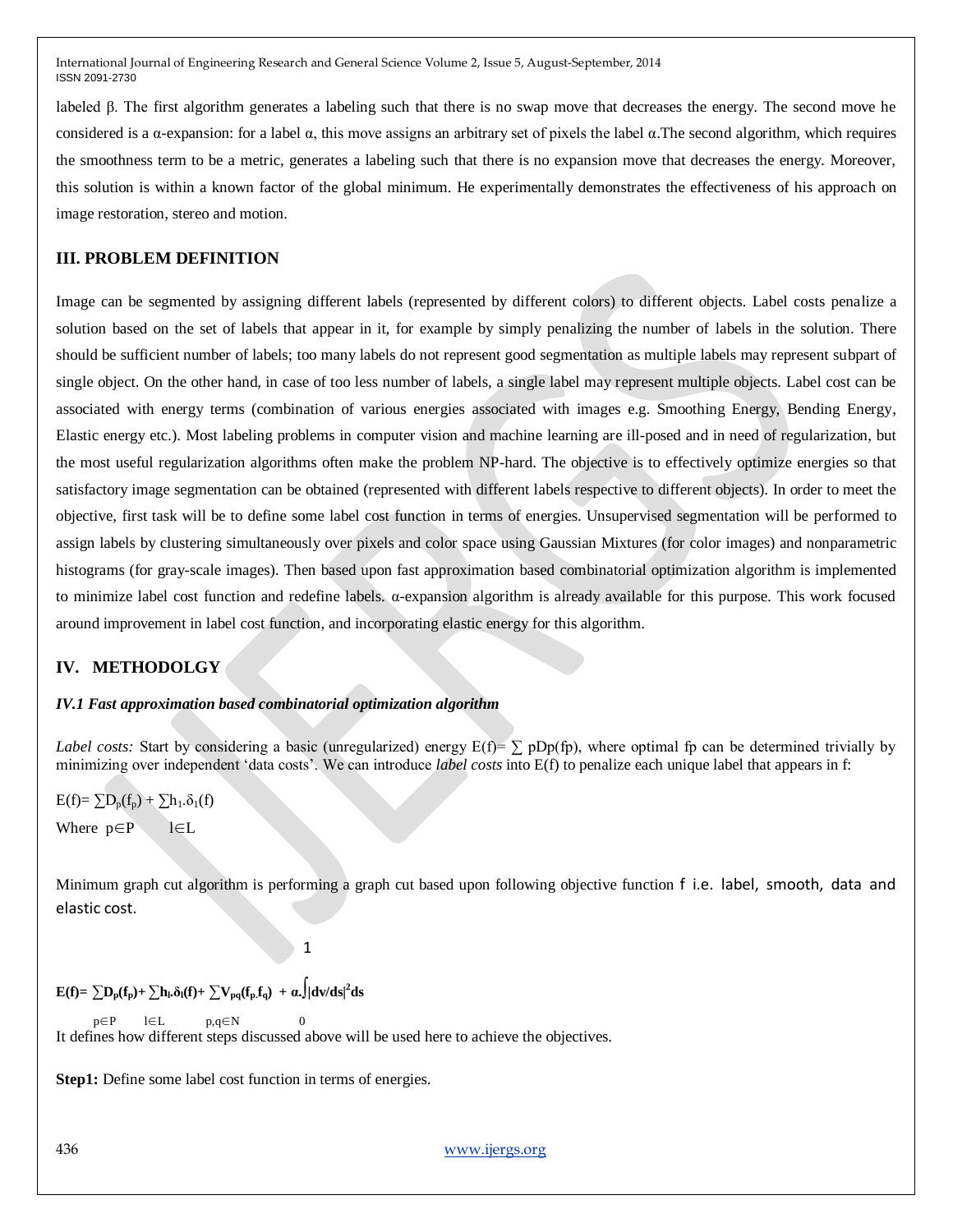**Step2:** Unsupervised segmentation will be performed to assign labels by clustering simultaneously over pixels and color space using Gaussian Mixtures (for Color images) and nonparametric histograms (for gray-scale images).

**Step3:** Minimum graph cut algorithm is applied to separate two separate layers of the image. Separated layers are added into queue.

**Step4:** Repeat until queue is empty.

**Step 4a:** pop an element from queue.

**Step 4b:** perform minimum graph cut algorithm

**Step 4c:** If Selected layer is successfully further separated into sub layer by a minimum graph cut algorithm then add sub-layer to queue else add selected layer to the solution list.

**Step 5** Assign different Labels/colors to objects present in every single element of solution list [layers]

## **V. EXPERIMENTAL RESULTS**

The experimental setup is essentially the same for each application: generate proposals via random sampling, compute initial data costs Dp, and run the iterative algorithm from The tables below compare running times (in seconds, 1.4GHz Pentium IV) of the selected algorithms for a number of segmentation examples. Note that these times include min-cut/max-flow computation and Fast approximation based combinatorial optimization algorithm. In each column we show running times of Fast approximation based combinatorial optimization algorithm and max-flow/min-cut algorithms corresponding to exactly the same set of seeds. The running times were obtained for the "5" and "25" neighborhood systems (N5 and N25). Switching from N5 to N25 increases complexity of graphs but does not affect the quality of segmentation results much.

| <b>Methods</b> | <b>2D</b> examples         |                      |                                 |  |
|----------------|----------------------------|----------------------|---------------------------------|--|
|                |                            |                      |                                 |  |
|                | Bell<br>photo(25)<br>5x313 | Lung CT<br>(409x314) | <b>Liver</b><br>MR(511x)<br>511 |  |
|                | N <sub>4</sub><br>N8       | N4<br>N8             | N <sub>4</sub><br><b>N8</b>     |  |
| <b>DINIC</b>   | 2.73<br>3.99               | 2.91<br>3.45         | 6.33<br>22.86                   |  |
| H PRF          | 1.27<br>1.86               | 1.00<br>1.22         | 1.94<br>2.59                    |  |
| Q PRF          | 1.34<br>0.83               | 1.17<br>0.77         | 1.72<br>3.45                    |  |

Table1: comparison of various approximation algorithms

437 [www.ijergs.org](http://www.ijergs.org/)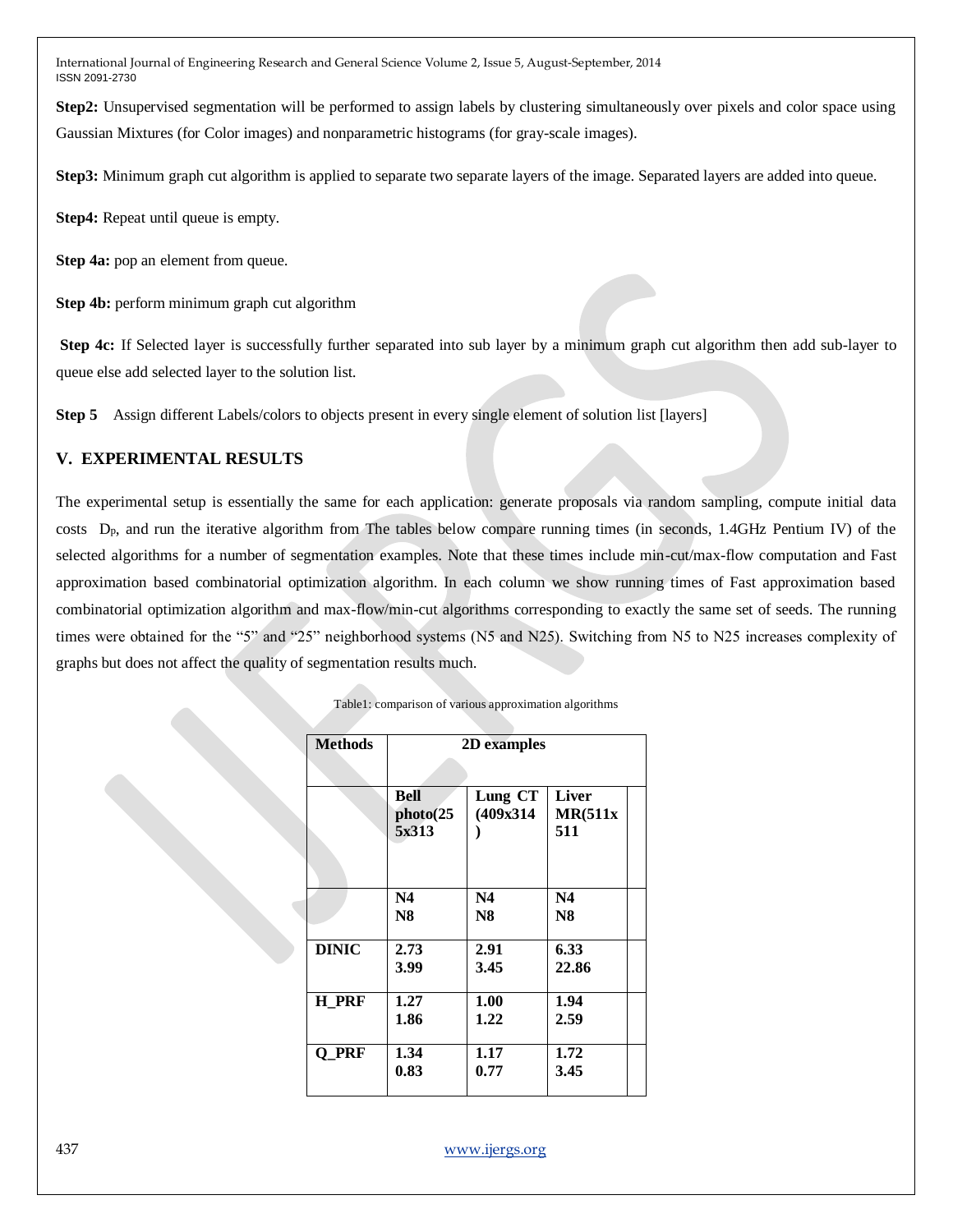100

8Ŋ





 $100$ 

 $\overline{200}$ 



Figure3: Histogram of all color bands

438 [www.ijergs.org](http://www.ijergs.org/)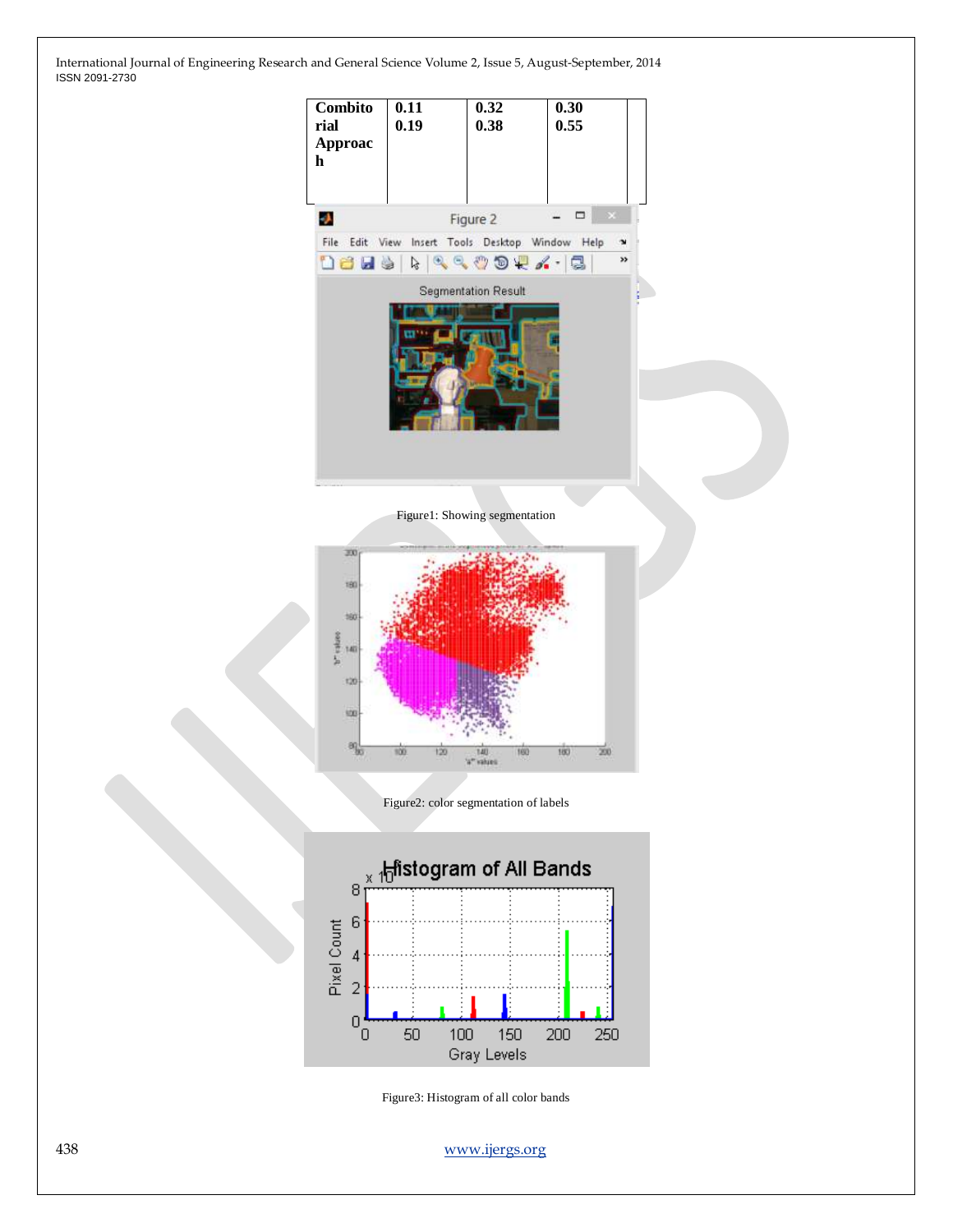### **V.1 Comparisons of Various approximation algorithms results**

The following table shows the various approximated methods and related applications:

| Approximate   |                     |                 |
|---------------|---------------------|-----------------|
| Methods       |                     |                 |
| Energy        | Algorithm           | Applications    |
| minimization  |                     |                 |
| case          |                     |                 |
|               | $\alpha$ -          | approximatio    |
| V metric      | expansion           | n bounds,       |
|               | and                 | segmentation    |
|               | extensions          | , model fitting |
|               | .LP                 |                 |
|               | rounding            |                 |
|               | r-HST,              |                 |
|               | metrics             |                 |
| V semi-metric | $\alpha\beta$ -swap | Approximatio    |
|               | r-HST,              | n bound         |
|               | metrics             |                 |
| V truncated   | Range               | Approximatio    |
| convex        | moves               | n bound         |
|               | <b>QPBO</b>         | Approximatio    |
| $ L =2$       | ,QPBO               | n bound a       |
|               | bipartite           | log(#non-       |
|               | multi-cut           | submodular      |
|               |                     | terms); QPBO    |
|               |                     | gives partial   |
|               |                     | labelings       |
|               | Mess,               | NP-hard to      |
| Arbitrary     | passing             | approximate     |
| energy        | ,decompos           | by constant     |
|               | ition, local        | factor          |
|               | search              |                 |

Table2: comparison of various approximation algorithms

# **VI. CONCLUSION**

Different metrics of energy minimization are considered for performance comparison. An appropriate comparison has been drawn among proposed technique and previous well known techniques. The objective is to effectively optimize energies so that satisfactory image segmentation can be obtained (represented with different labels respective to different objects). New combinatorial optimization algorithm have been proposed which shows promising experimental results with the new moves, which we believe could be used in any context where  $\alpha$  -expansions are currently employed.